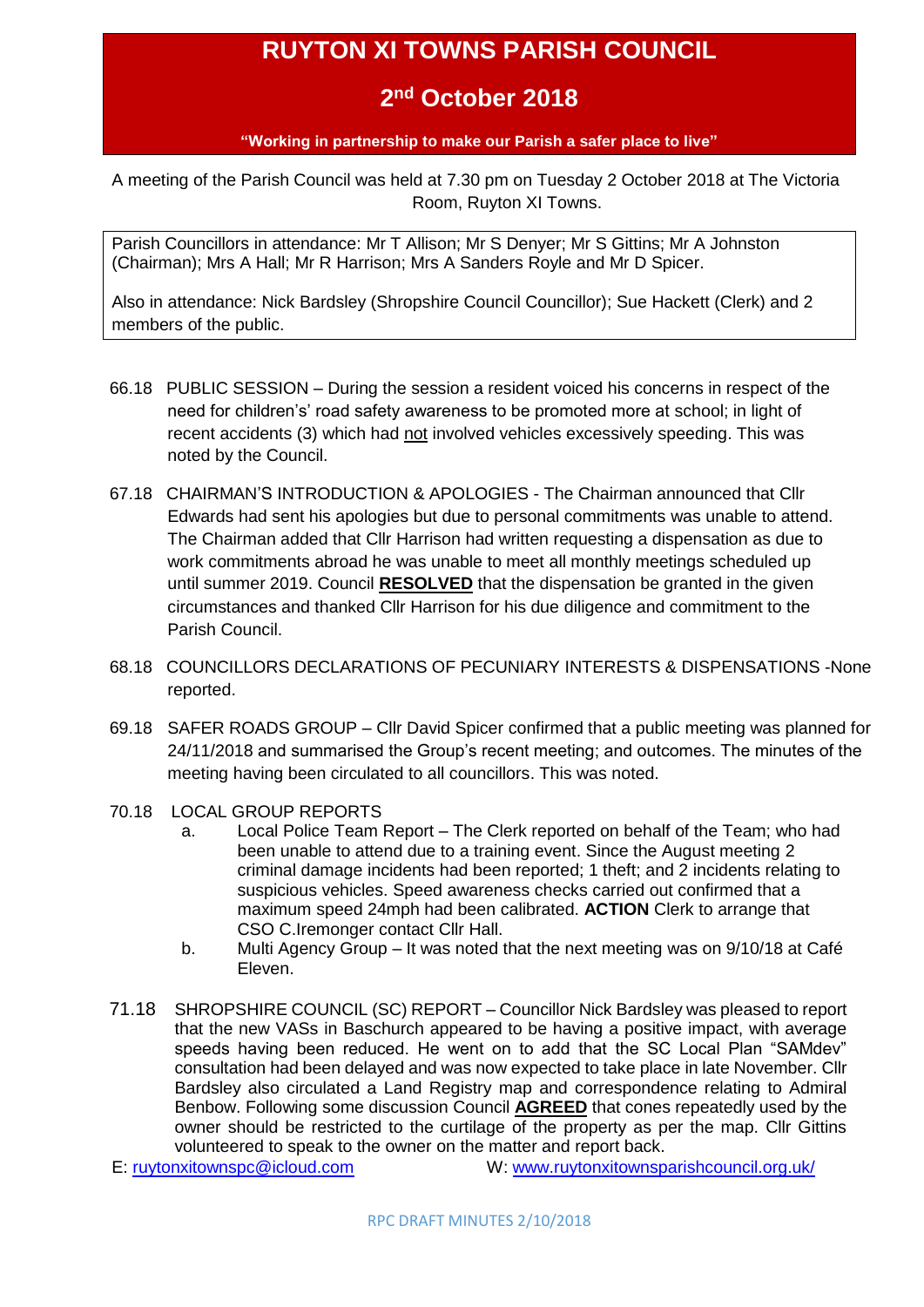72.18 THE CLIFFE – The Chairman summarised the report received from the PC's solicitor and described the PC's options. Following some discussion Council **RESOLVED** that the PC's solicitor be instructed to contact the seller's solicitor requiring them to register the land (i.e. The Cliffe) with Land Registry at their own cost, prior to it being purchased by the PC; so that the risk of title to it being questioned can be minimised. Should the seller refuse to do this the matter should return to Council for further discussion.

Council in addition **AGREED** that there was a need for a Local search and Environmental search/report to be conducted; which Clerk was to communicate to the solicitor without delay. **ACTION** Clerk to inform solicitor of Council's directives.

73.18 COUNCIL CONFIRMATION & ACCEPTANCE OF PREVIOUS MEETING MINUTES - Draft minutes of the Council meeting held on 28 Aug 2018 as circulated were **RESOLVED** as accurate with two amendments in Min 58.18a where " Harris " was substituted for "Hall" and "wad" for "was". Following this the Chairman was instructed to sign them as accurate.

#### 74.18 FINANCE

- a. The Clerk reported that the external audit had been completed and passed around the External audit report/Certificate 2017/18 and accompanying letter. She went on to report the Notice of Completion of the audit and External audit report/Certificate had been uploaded to the Council's website to comply with legal requirements. She added that no issues had been reported. Council noted the report and action taken.
- b. Council considered and **RESOLVED** that the following invoices be passed for payment following inspection by Cllrs Johnston and Spicer who authorised payment:

| Chq       | Payee               | Description                                | VAT £ |        |
|-----------|---------------------|--------------------------------------------|-------|--------|
| <b>No</b> |                     |                                            |       |        |
| 936       | HMRC                | 2 <sup>nd</sup> Quarter NI EEs & ERS costs |       | 34.26  |
| 937       | PKF Littlejohn LLP  | External Audit Fee 2017-18                 | 40.00 | 240.00 |
| 938       | Ruyton XI Towns PCC | Meeting Bookings for Victoria              |       | 150.00 |
|           |                     | Room for Jan - July 2019                   |       |        |

The Clerk explained that invoices expected when compiling the agenda had not as yet been received; therefore had not been presented at the meeting.

#### 75.18 LOCAL PROJECTS UPDATE:

- a. Volunteer Litter Pick Update- Cllr Hall reported that with the agreement of Dave Shearan such events would in future be organised by him; whilst equipment remained at Café Eleven; available for public use. It was **AGREED** that the item be deleted from future agendas.
- b. WW1 Beacon Event Cllr Sanders Royle summarised her report which had been circulated to councillors Appendix A. The budget for the event was discussed and PC **AGREED** to pay for any insurance costs, a wreath to value of £50 and reimburse organiser's incidental administration expenses as it was recognised that the Beacon Event was a Parish Council event; fully supported by the PC.
- c. AED Volunteer Scheme The Chairman welcomed D Shearan who reported that the Group awaited confirmation from the WM Ambulance Service as to whether the training proposed met the required standard.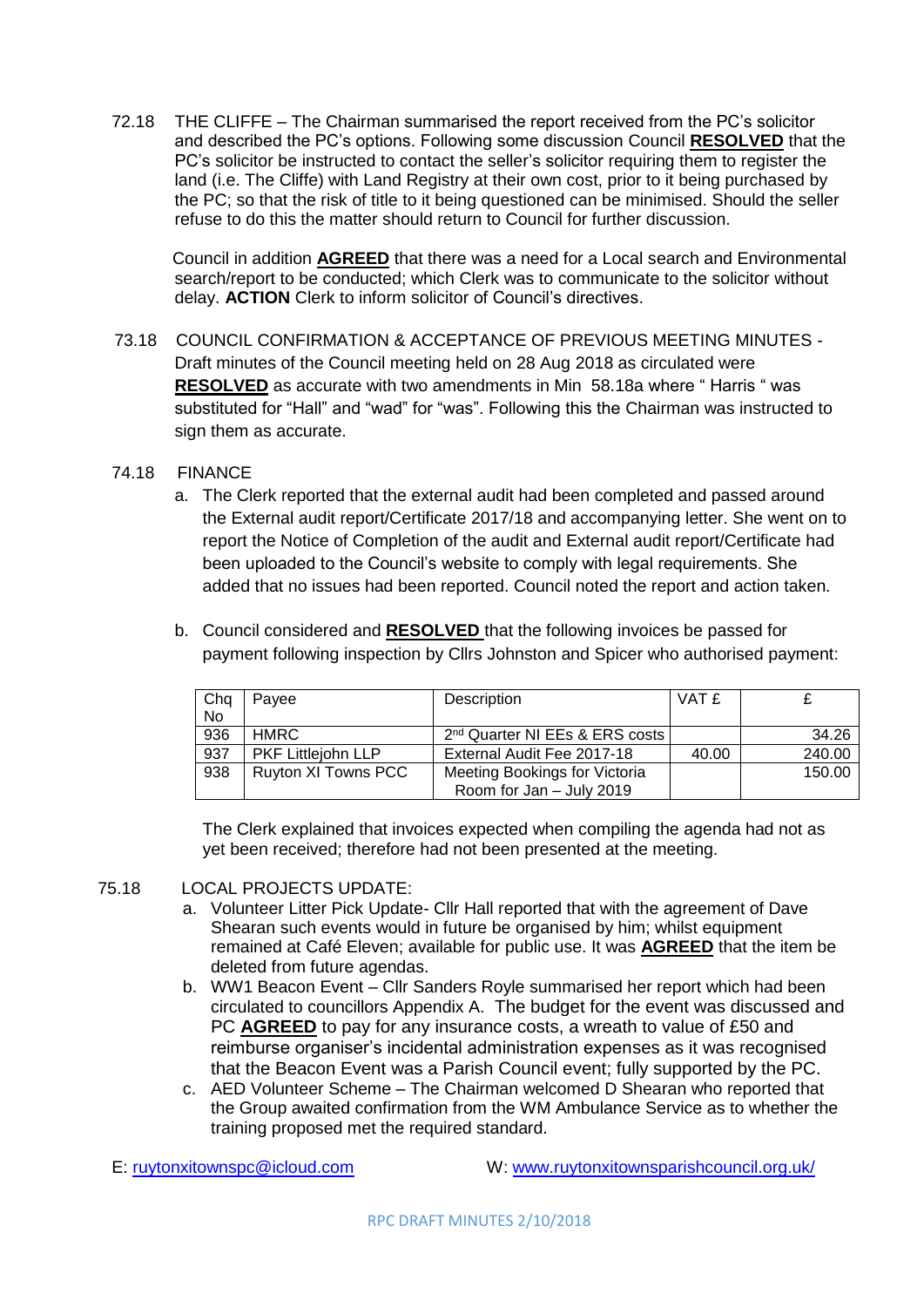76.18 PLANNING – Council agreed that more time was required to fully consider the following planning application; due to it having been circulated too late to councillors to study:

Reference: 18/04398/FUL

Address: 7 The Oaklands, Park Bank, Ruyton XI Towns, SY4 1HT Proposal: Erections of a two storey side extension.

ACTION Councillors comments were to be submitted to the Clerk by 10<sup>th</sup> October 2018; should there be a disagreement in the general consensus of councillors' comments, then the Chairman agreed to call an Extraordinary meeting to discuss the application further. Clerk to organise.

Reference 18/03894/FUL 1The Oaklands, Park Bank, Ruyton XI Towns, SY4 1HT Formation of vehicle access & provision of car parking.

 The Council **AGREED** in retrospect the comments submitted in September as shown below:

"Ruyton XI Towns Parish Council neither support nor opposes the planning application but wish to make the following g comments. The property already has a vehicle parking area and wish to draw the following technical observations to your attention: 1) The application letter states that "No surface water run-off shall occur with the provision of an ACO drainage channel to the rear of the parking spaces". The plans actually show that the ACO drainage is at the front of the parking spaces (i.e. the gradient will result in water flow towards the highway).

2) The Shropshire Highways comment, as a statutory consultee, requires that "connection of new surface water drainage systems to existing drains / sewers should only be undertaken as a last resort, if it can be demonstrated that infiltration techniques are not achievable". The plans show that the ACO will in fact connect to an existing drain, and there's nothing to suggest that infiltration techniques (soakaway) have been demonstrated to be unachievable."

SC Planning decision as notified to the PC on 10/9/2018:

Ref: 18/02826/FUL Haughton Grange, School Road, Ruyton XI Towns Proposed: Erection of detached garage (minor changes to plans approved under OS/06/14683/FUL) **SC Decision Grant Permission.**

77.18 STREET LIGHTING – The Clerk confirmed that an order with Eon Street Lighting for LED installation and maintenance (for the first year FoC) had been placed; following receipt of the revised quote with full costing details which had been circulated to all councillors who confirmed that the order be placed. The work was due to commence in October / November 2018 and be completed by March 2019; with priorities having been requested for lights on School Rd and Brownhill to be dealt with first. As a result the maintenance agreement with the Council's previous contractor had been terminated. This was noted by the Council.

## 78.18 CLERK'S UPDATE REPORT & COMMUNICATION – The Clerk:

- Confirmed that recent SALC & NALC updates had been circulated to councillors.
- The Clerk described correspondence received recently from local residents.
- Confirmed that the Ambleside and Windermere PCs had been contacted as part of the Beacon Project for information about their poppy scheme; as requested by Cllr Sanders Royle. Details and pictures were circulated.
- Described work to be performed on Grant return to STAR Housing.
- Confirmed that a letter from Village Hall Committee thanking the PC for the donation towards the Home Grown Show had been received.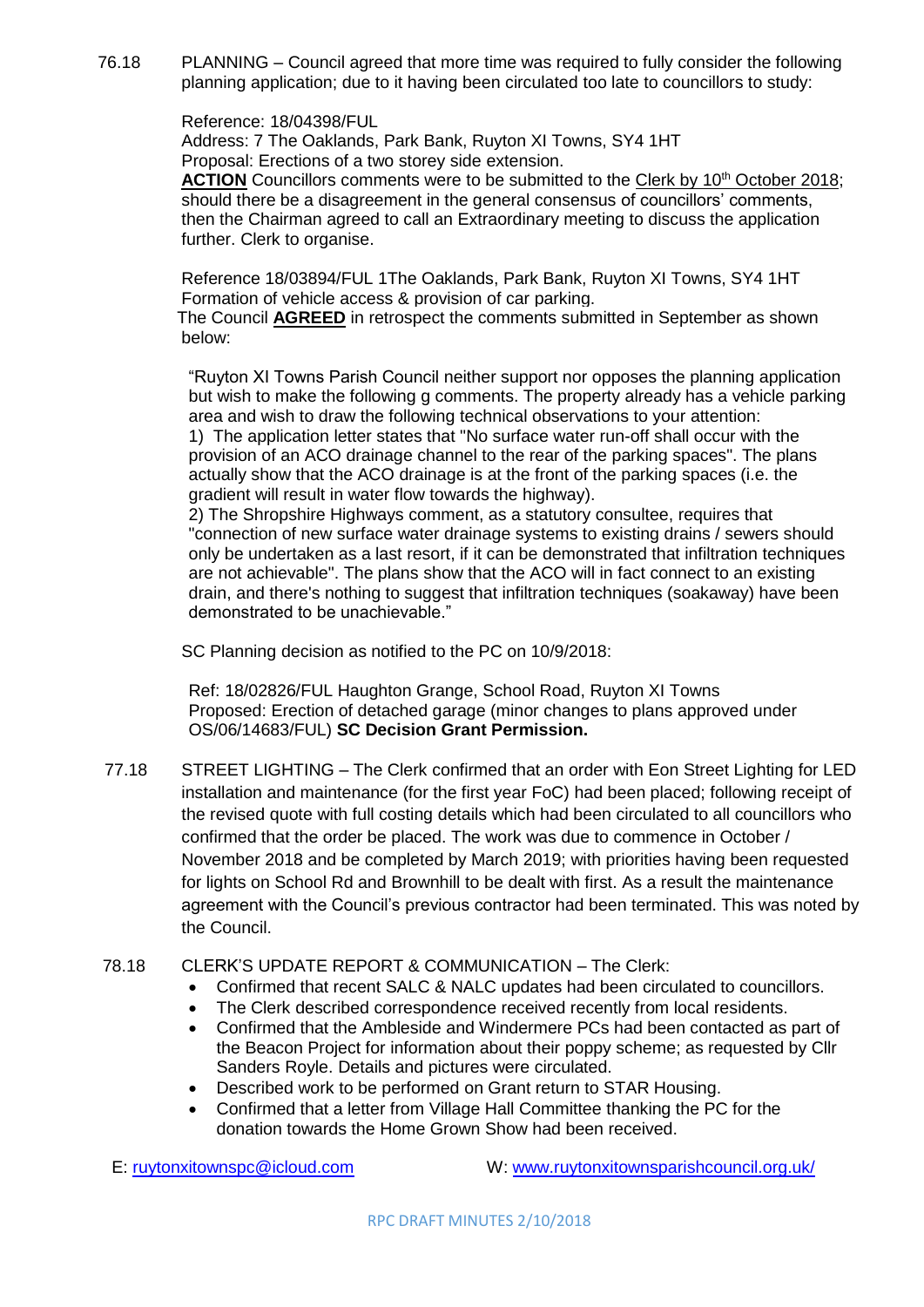- Confirmed that Baschurch PC hadn't responded to the request to borrow VASs or work in partnership on safer roads projects.
- Next newsletter to include details of Beacon Event and Safer Roads Public Event.
- Had circulated Town & Parish Council Forum summaries amongst councillors.
- Had circulated John Campion Police & Crime Commissioner Newsletter 3/9 via Yoland.
- Will be meeting our contractor and SC Officer responsible for Doctors Meadow on 3<sup>rd</sup> October to discuss how the PC can assist in remedying some of the issues highlighted in RoSPA Safety report.
- 79.18 COUNCIL TO AGREE NEXT MEETINGS AGENDA ITEMS & ARRANGEMENTS-Council meeting dates first half of 2019 were **AGREED** subject to availability of the Victoria Room and are as follows:  $8<sup>th</sup>$  Jan:  $5<sup>th</sup>$  Feb:  $5<sup>th</sup>$  March:  $2<sup>nd</sup>$  April:  $7<sup>th</sup>$  May:  $4<sup>th</sup>$  June and 2<sup>nd</sup> July. Meetings are to commence at 6.30pm.
- 80.18 SUPPLEMENTARY AGENDA
	- Cllr Spicer summarised the Planning Training session he attended; see report (Appendix B). It was agreed there was a need for several councillors to specialise in National Planning Framework and SC Local Planning Policy. The need for a Neighbourhood Plan was also discussed and the possibilities of acquiring grant funding and contracting specialists to deliver the plan. **ACTION** Clerk to acquire further details about conducting a Neighbourhood Plan; Housing Needs Survey and the advantages of forming a Planning Committee.
	- Cllr Spicer also gave a brief summary of the SC's Local Transport Plan event which he and Cllr Allison had attended. (As circulated in his report).

There being no further business the Chairman closed the meeting at 9.50pm. Councillors were reminded that the next meeting is to be held **at 6.30 pm at The Victoria Room on 6th November 2018.**

Confirmed as accurate…………………………. Cllr Andrew Johnston Chairman of Parish Council

Date………………..